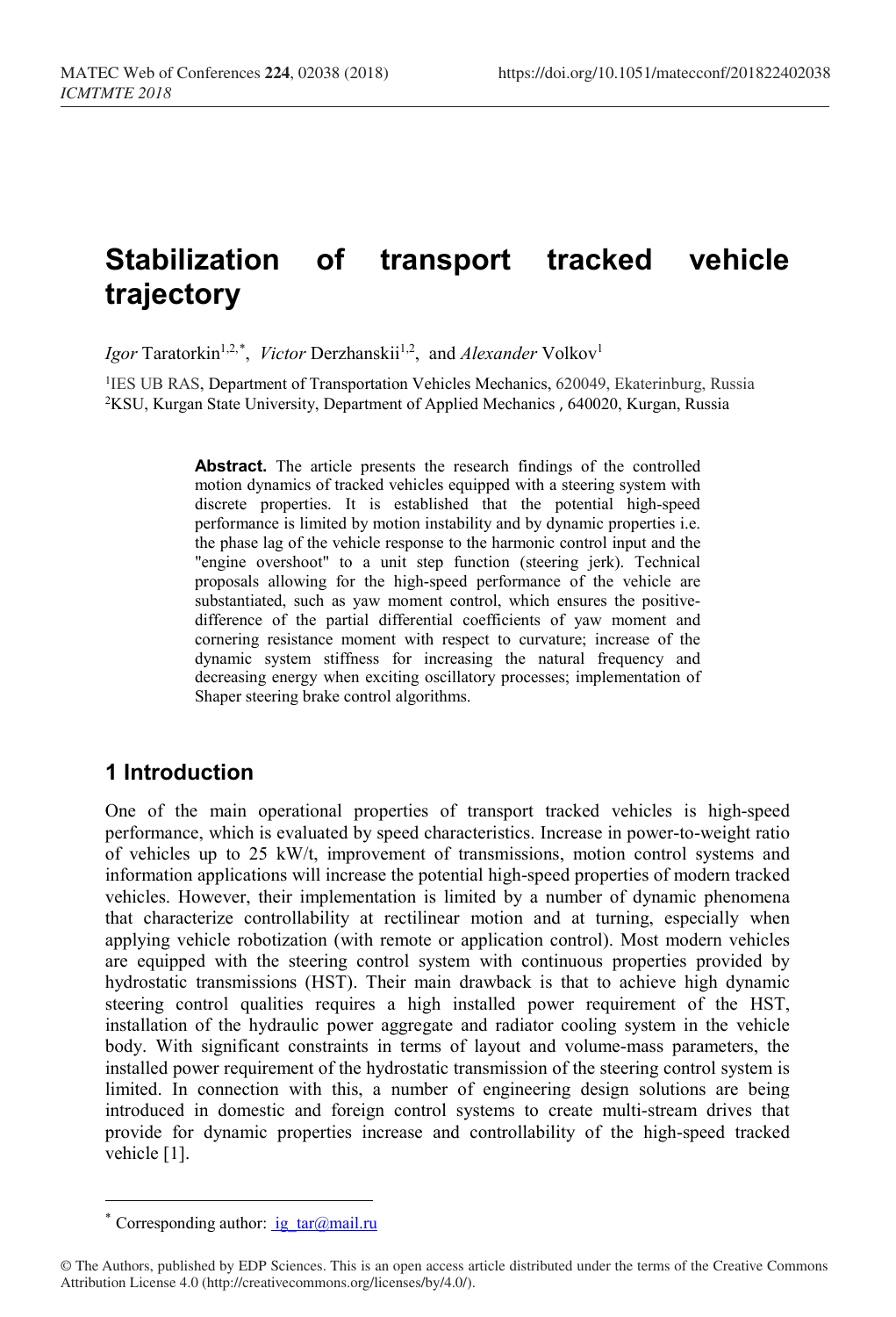Severe conditions for vehicle operation, limited possibilities to organize service maintenance, insufficient reliability of electronic devices and hydrostatic transmissions, as well as limit on the cost of the steering control system lead to various proposals for creating simpler systems. These systems have advantages not only due to the abovementioned characteristics, but also in terms of weight and volume characteristics, simplicity, cost, degree of design and technological efficiency of structural elements [2]. Such control systems have discrete properties, many previously developed vehicles are equipped with them, including a modern promising transport vehicle TM-140, designed for severe conditions of operation in the Arctic region.

The results of comparative tests for tracked vehicles with various steering control systems (SCS) are shown in Fig. 1 [1,3]. The graphs show that with vehicle power-toweight ratio up to 20 kW/t, the vehicle average speed equipped with the SCS with discrete properties (graph 1 in Figure 1) is not lower than for vehicles with continuous ones (graph 3 in Figure 1). When driving along hard surface roads (asphalt, concrete, frozen ground), with limited road adhesion properties and intensive changes in curvature, on the test tracks such as «slalom», «elk test» and «long corner», speed characteristics of vehicles, equipped with SCS with discrete properties, are limited and do not exceed 36 ... 38 km/h (graph 2 in Figure 1). It can be explained by impossibility of smooth control of trajectory curvature, angular acceleration, trajectory deviation compensation. At the same time, the intensity of driving activity increases, the number of SCS actuations (precision steering acts) per kilometer increases by 6 ... 9 times, reaching 96. This value of control inputs is close to the maximum permissible number of acts per kilometer of distance (according to the driver's psychological capabilities). In this regard, compensation driving is effective at speeds less than 36 - 38 km/h, and with remote control of robotic systems installed in these vehicles, the average speed does not exceed 5 km/h. This identify the importance of speed increase in tracked vehicles equipped with SCS with discrete properties.



**Fig. 1.** Dependence of the average speed on the power-to-weight ratio of the vehicle with various steering control systems: 1, 2 - with discrete properties; 3, 4 with continuous properties

Thus,the goal is to provide the scientific substantiation of ways for increasing the degree of implementation of potential high-speed qualities of tracked vehicles with the discrete steering control system.

### **2 Analysis of the principal factors limiting tracked vehicle highspeed performance and substantiation of the way of its improvement**

The rationale is based on the analysis of the research findings in controlled motion dynamics, which is performed in compliance with a mathematical model that has a physical meaning when stability conditions are fulfilled. At unstable motion, perturbations,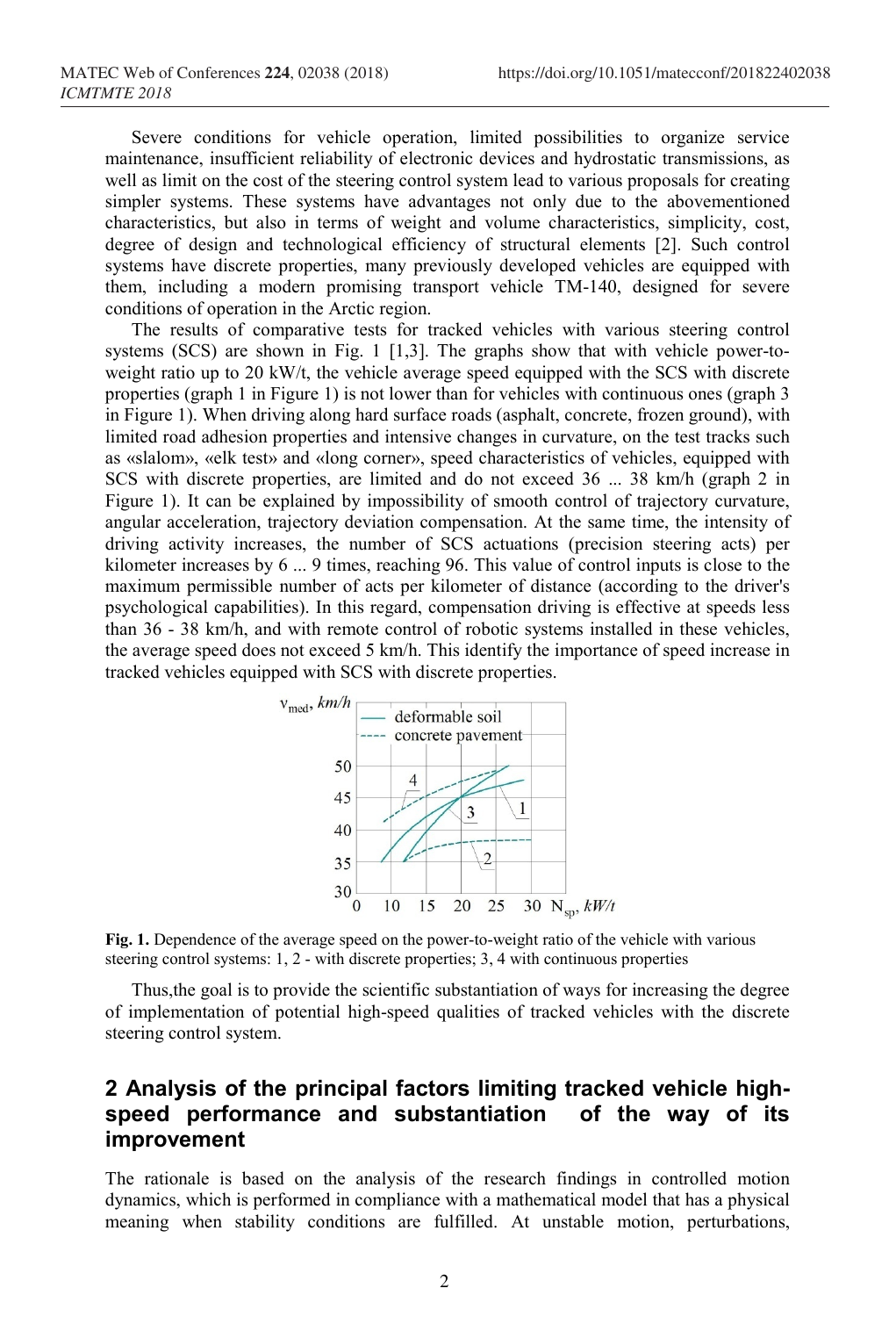including random ones, lead to significant and rapid deviations of the trajectory parameters that the driver detects with delay. Then, there is a delay in making a control input and only after that trajectory parameters are adjusted. Motion control in case of instability requires the driver's high qualification, leads to a sidewise skidding, swerving off the road, the driver's fatigue and, in all cases, to a speed decrease according to safety conditions. When driving at high speed, stability decreases due to centrifugal force during turning. The conditions of static stability are usually determined by an inequality of the derivatives of yaw moment Mn and cornering resistance moment Mc regarding/with respect to curvature  $k = \frac{\varphi}{v}$  :  $M_C = \frac{\dot{\varphi}}{v} \sum_{i=1}^n C_{y_i} (l_i - \chi)^2$ , and longitudinal displacement of the center of turning  $\chi = \frac{v^2 L k}{2 \mu g}$  $\frac{\partial M_C}{\partial k}$  >  $\frac{\partial M_{\Pi}}{\partial k}$ , where the cornering resistance moment is equal to [4],  $\dot{\varphi}$  is angular rotation rate,  $\nu$  is the linear travel speed,  $C_{y_i}$  is the coefficient of sidewise resistance of the lower rollers numbered n,  $l_i$  is a longitudinal coordinate of the i<sup>th</sup> pair of lower rollers,  $L$  is the length of the vehicle bearing surface,  $\mu$  is the coefficient of resistance to rotation of the ground,  $q$  is the gravitational acceleration.

The cornering resistance moment Mc is variable and depends on the curvature  $k$ , squared velocity  $\nu$ . For large values of the velocity  $\nu$  with increasing trajectory curvature, the cornering resistance moment increases up to a certain value, and later, an increase in curvature is accompanied by a decrease in moment Mc (graph 1 in Fig. 2). Yaw moment Mn, created by the engine and the steering mechanism with discrete properties, does not depend on trajectory curvature (graph 2 in Fig. 2). In the zone of increase in the moment of resistance, the derivative is positive, and in the zone of its decrease, it is negative. Taking into account that  $\frac{\partial M_{\Pi}}{\partial k} = 0$  is the difference of the derivatives (graph 3 in Fig. 2) in the first zone is positive (the motion is stable), and in the second one is negative (the motion is unstable). Similarly, it is possible to determine the stability boundary for different speeds  $v_4 > v_3 > v_2 > v_1$ , to plot the limit of speed stability v as a function of trajectory curvature k (graph 4 in Fig. 2). The limit of sidewise skidding speed  $v < \sqrt{\frac{\mu g}{k}}$  is characterized by the graph 5 in Fig. 2. It is determined by a zero value of the cornering resistance moment or the longitudinal displacement of the center of turn, reaching the value  $\chi = 0.5L$ . The given findings of experimental research of the dynamics of controlled motion along a deformable soil [4] show that the longitudinal displacement of the center of turn by a value  $\chi$  leads to sidewise motion. In this case, a slip angle  $\theta$  (a directional angle) is formed between the longitudinal axis of the vehicle and the line tangent to a desired trajectory. When the value  $\gamma$  reaches a value of 0.5L, the motion remains controllable, and the yaw moment Mn, despite a generally accepted opinion, does not equal to zero. This is caused by a sidewise motion that increases the resistance moment by a value  $\theta$ .  $\sum_{i=1}^{n} Cy_i(l_i - \chi)$  (the shaded area in graph 1, figure 2). This circumstance makes it possible to expand the zones of controlled and stable motion (the shaded areas in Graphs 4 and 5, Fig. 2).

When driving along hard ground with low adhesion properties, the increase in the component of the moment Mc, formed by sidewise motion, is insignificant. Under these conditions, stability can be ensured by appropriate control of the power-train unit (turbine revolutions by unblocking the torque converter and transiting the engine to the regulatory engine mechanism). This ensures the creation of the traction function  $P_2$  on the leading track under stability condition. When turning with the steering brake control mechanism in the form of «tear» mechanism [5] controlled by an electric motor, it is possible to control the force  $P_1$  from the condition of ensuring the required dependence  $\frac{\partial M_{\Pi}}{\partial k} = 0.5B \frac{\partial (P_2 - P_1)}{\partial k}$  $\frac{\partial M_C}{\partial k}$  (line 6 in Fig. 2).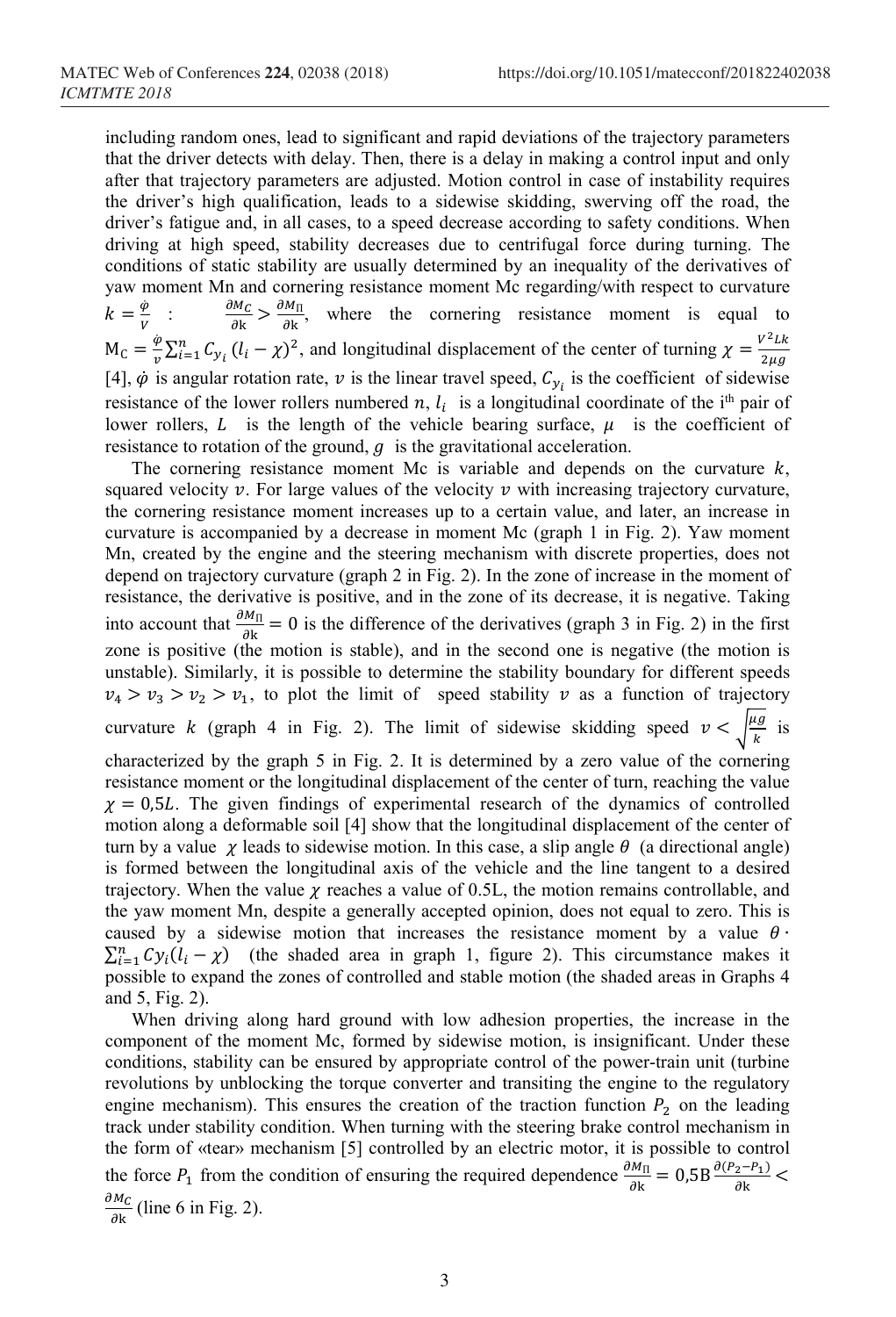Another factor limiting high-speed performance, as shown by the analysis of the experimental findings obtained in studying the controlled motion dynamics [1] and experience of driving vehicles along the roads with an intensive change in trajectory curvature, is implementation of potential speed performance, which is largely limited by the dynamic properties of the vehicle, i.e. by the phase lag of the response to the control input (Fig. 3). It is manifested in the fact that the longitudinal axis of the vehicle body does not have time to turn relatively to the tangent of the desired trajectory. To fit into a required corridor, it is necessary to reduce travel speed.



**Fig. 2.** Evaluation of static stability of tracked vehicle motion when turning.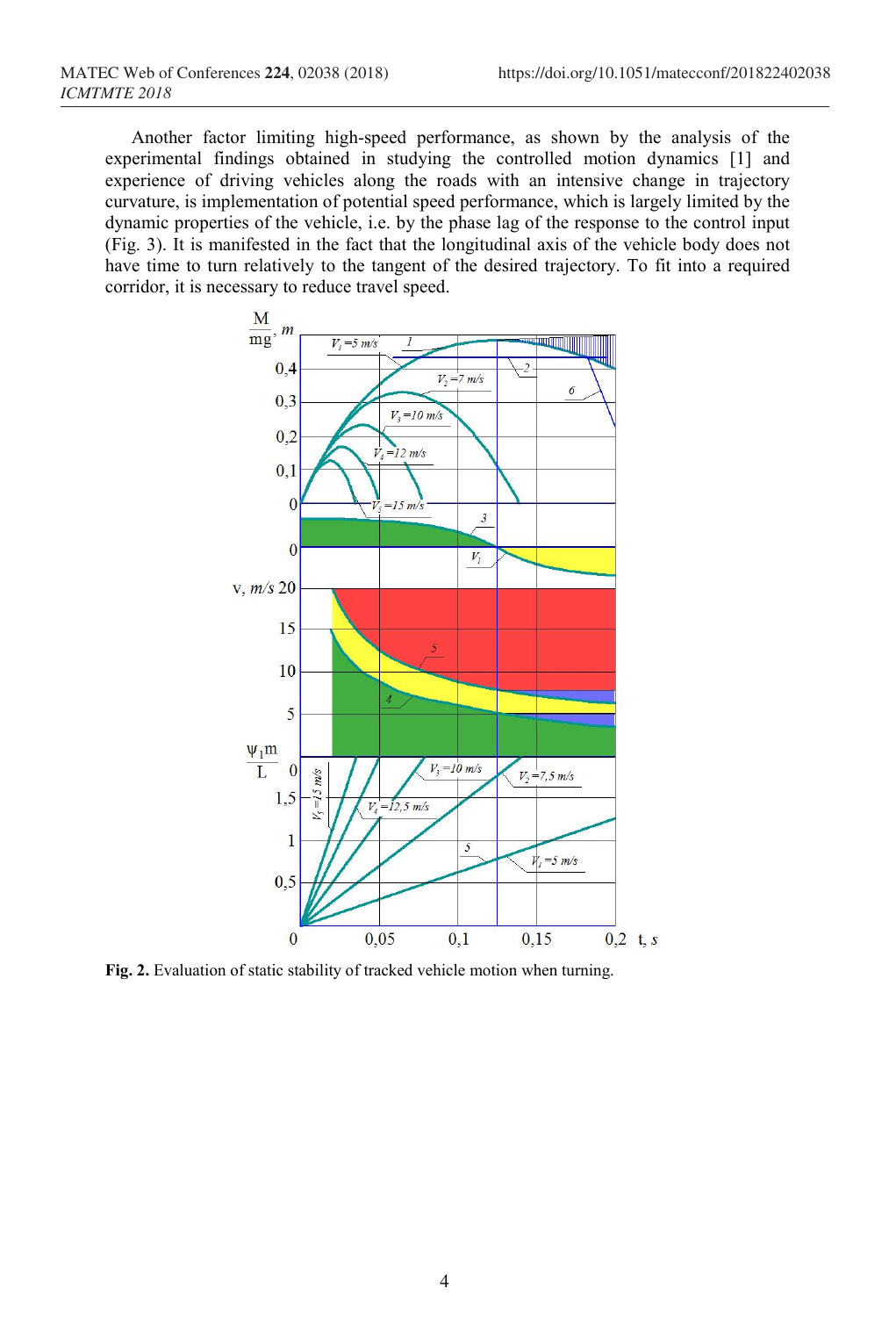

**Fig. 3**. Fragment of the oscillogram with a record of the change in kinematic parameters during driving «slalom» (deformed ground, half-wave length  $\Delta S = 30$  m, IV gear):  $\alpha$  is steering angle;  $\omega$  is angular velocity;  $\varphi$  is a heading angle (an azimuth)

The rationale for the possibility of increasing the speed performance of a tracked vehicle by reducing the phase lag of response to a harmonic control input is shown in [1].

It should be noted that the results of the experimental determination of transient characteristics differ by greater oscillation index (large values of oscillation amplitudes relative to the steady-state value), which is due to neglecting the elasticity of the elements in the mathematical model. To increase the convergence of the results, the calculated stiffness is introduced into the differential equation of rotational motion. The magnitude of this stiffness can be considered as a composition of the following components: deformation of the connecting shafts; operating track runs; elements of a lower roller suspension unit, and also stretching of the lagging slack upper track runs on the upper rollers. At turning, the tracked vehicle, the value of the calculated stiffness depends on the transmission ratio (the number of the engaged gear), this calculated stiffness is essentially non-linear and asymmetrical, which can excite parametric oscillations. This paper regards the reduced stiffness as linearized. Taking into consideration the abovementioned, the convergence of the results of experimental research and modeling rises.

For tracked vehicles with a stepped steering mechanism that provides for discrete control of driving direction, the angular velocity ω undergoes a second-kind discontinuity, and its derivative  $\dot{\omega}$  is a delta function  $\delta(t)$ , i.e. in absolute value, it can vary in an unlimited range. However, from the experimental data, it follows that in the elastically inertial mechanical system (track assembly – transmission), including frictional elements and interacting with the soil in a way of slipping, the values of the derivative  $\dot{\omega}$  varies continuously in finite, albeit significant, limits. Even with a limited deviation of angular velocity up to 5 deg/s with a frequency of 2.5 Hz (due to skidding and oscillatory processes in the power train unit), the angular accelerations reach 32 deg/ $s^2$ , and at on-off cycling of the mechanism in the long turns - up to 74  $\text{deg/s}^2$ . These values significantly exceed the angular accelerations when the tracked vehicle turns with a differential hydrostatic steering mechanism, the yaw moment of which is created by the hydraulic motor. Therefore, when driving along deformable soils, the speed characteristics of vehicles with discrete properties of the steering control system may be higher than (with HSSM hydroststatic steering mechnaism). In this case, implementation of high values of sideways accelerations (up to 10 ... 11 m/s<sup>2</sup>) is not accompanied by skidding, because after several test runs, the rutted track with depth up to 60..80 mm is formed. However, when moving on poorly deformable soils, these possibilities cannot be implemented because of the limited adhesion properties.

The abovementioned findings show that the discrete properties of the steering control system limit the vehicle speed due to oscillativity of transients and significant overshoot when going into corner. In technology, these phenomena are usually called the Bonanza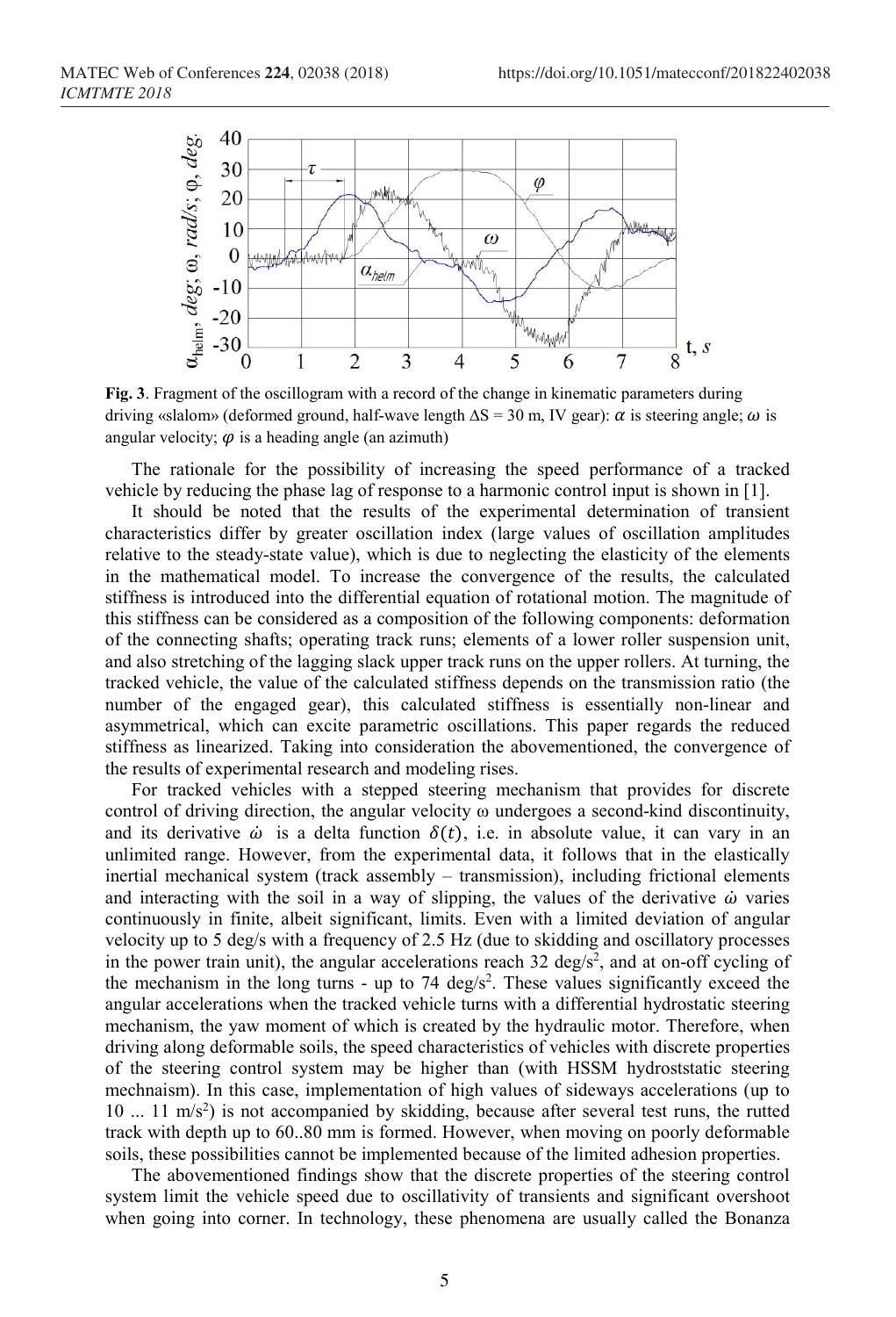effect [7,8,9,10], which is observed in the process of mechanical systems control of transport vehicles. In general, the resulting oscillations limit vehicle speed, they are perceived by the driver as alarming, increase the load on the structural elements and worsen the level of comfort. Amplitudes of these oscillations must be reduced by frequency detuning, i.e. the maximum amplitudes will be shifted to frequencies that are not critical for the given vehicle, or by the method of redistribution of control inputs, i.e. the control pulse, which causes oscillations when applying torque, can be changed to prevent or reduce the formation of free oscillations. These methods of oscillation damping are described in detail in [7,13].

The analysis of applying various regulators showed that the best results are demonstrated by ZV-shapers, which allow for minimizing the limiting overshoot up to 5%, and the transient becomes close to aperiodic, including when traveling at high speed on soils with low adhesion properties.

It should be noted that the research is based on the analysis of the linear system. An urgent task for future research is to refine models of the controlled motion dynamics of tracked vehicles, when the elastic characteristics of the tracked propulsion assembly are nonlinear and under the condition of excitation of wave processes in the elastic caterpillar track.

## **3 Conclusions**

As a result of modeling and experimental study of the dynamics of the controlled motion of the tracked vehicle with discrete properties of the steering control system, it is established that the degree of realization of potential speed qualities is limited by the following dynamic properties of the vehicle:

- static stability of the vehicle motion at turning and sidewise skidding;

- phase lag of vehicle response to a harmonic control input;
- the quality of response to a steering jerk (per individual control input).

To increase vehicle speed, the ways to improve motion stability are substantiated by satisfying the condition that the difference of the partial derivatives is positive, with respect to curvature of trajectory of yaw and resistance moments. This can be achieved by running the engine at the regulatory branch, by unlocking the torque converter and by controlled skidding of steering brake mechanism of the discs. The zone of motion stability can be expanded by sidewise motion of the vehicle due to an additional component of the cornering resisting moment.

The operation of a vehicle high speed limit on roads with an intensive change in curvature, which is determined by phase delay in vehicle response to a control action, is proposed to be reduced by increasing the linear stiffness of the rubber-metal hinges of the caterpillar track and by introducing a differentiating device into the control system.

On the roads with limited adhesion properties, the speed characteristics can be increased by introducing a ZV Shaper filter in the steering brake control unit, which prevents from excitation of oscillations, while the overshoot does not exceed 5%.

This study was funded by the program of the President of the Russian Federation for the support of young scientists - Grant MK-5809.2018.8, and also with partial support under the state task IES UB RAS No. 0391 - 2014 - 007.